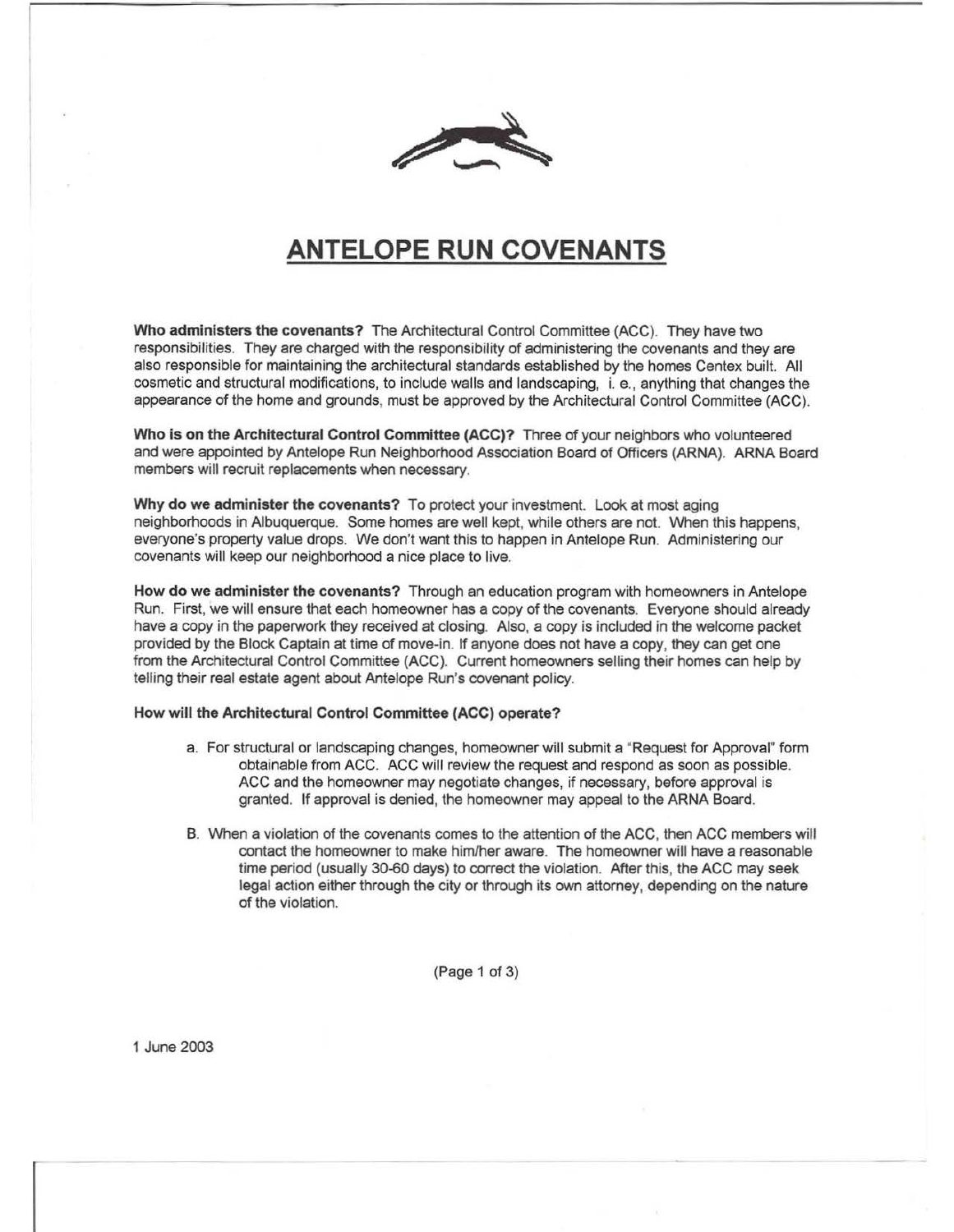**What things do the covenants address?** Here, in a much shortened form are some of the things covered by the covenants. Please refer to the actual covenants to insure all caveats and restrictions are covered and understood. The items listed below do not in any way replace or modify the original covenants.

Only one single family dwelling, not to exceed two stories, on one lot.

Architectural Control Committee (ACC) must see and approve ALL constructions, remodeling, additions, or alterations to ANYTHING on the lot.

No lot may be subdivided into two or more lots.

No lot may be landscaped or regraded in such a manner as to change the drainage plan or drain from one lot onto another lot, unless an easement has been created.

Total enclosed living space, excluding porches, garages, shall not be less than 1200 square feet.

Front yards must be landscaped within five months after closing. Front yard landscaping must contain one (1) two-inch caliper tree.

No noxious or offensive activity shall be carried on, or permitted on any lot which may be an annoyance or nuisance to neighbors or the neighborhood or which will occasion any noise or odor which will or might disturb the peace, comfort, or serenity of the occupants of neighboring properties. (Be sure to read this one as it covers quite a few things.)

No temporary building, such as a shack, bam, basement, trailer, tent, garage, mobile home, or motor home, shall be used on any lot.

No satellite dish, radio, television, or other antenna shall be erected upon a lot and/or structure unless concealed behind a structure parapet, inside a roof or attic or is in the backyard and is not visible from the street.

No camper, recreational vehicle, trailer, mobile home, boat, commercial type vehicle, van, motorcycle, dune buggy, bus, inoperative vehicle, or tractor shall be stored or parked on any lot, street, road within the subdivision continuously for a period of more than 24 hours. Campers, RVs, trailers, boat, or van may be in driveway if they do not exceed 20 feet and do not overhang the sidewalk. A third driveway pad is not permitted without a three car garage.

No unshaded flood lights shall be permitted to cast light into other homes.

No wall, fence, or hedge shall be erected that reduces the vision of any operator of any type vehicle.

Privacy walls may be constructed if approved by the ACC. No barbed wire, welded pipe, cedar or wood slats shall be approved.

In the event of homes destroyed by fire, or casualty, shall be promptly and properly rebuilt to conform with this declaration.

(Page 2 of 3)

1 June 2003